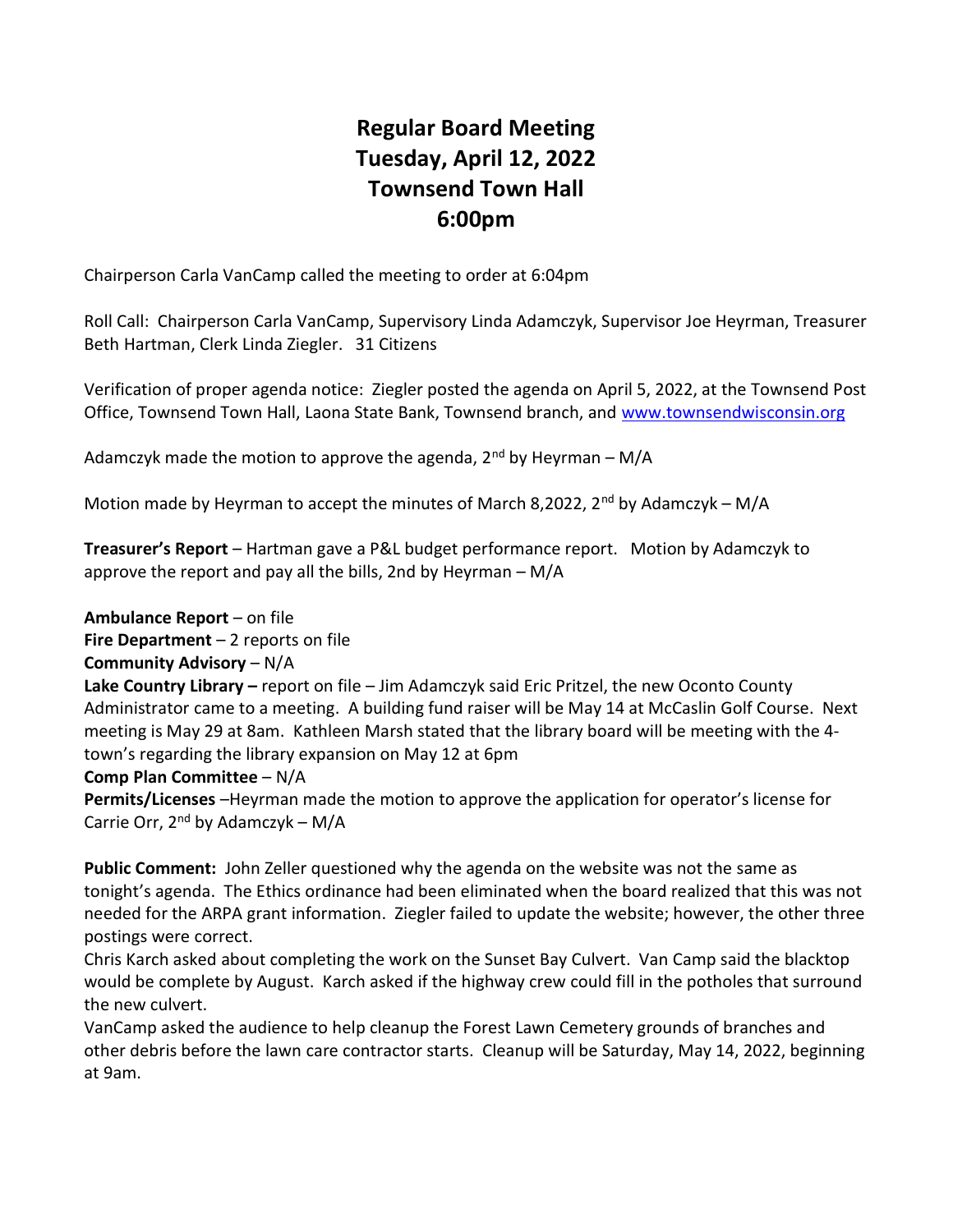## Business:

1) Road Bids: Hot Mix Asphalt 20ft x 1 mile, 2 inch compacted Northeast Asphalt bid of \$99,090.00/mile Motion by Adamczyk to accept the bid from Northeast Asphalt of \$99,090.00/mile,  $2<sup>nd</sup>$  by Heyrman – M/A Pulverizing 20ft Wide x 1 mile long Northeast Asphalt @ \$5630.00/mile Pitlik & Wick, Inc @ \$8200.00/mile Motion by Heyrman to accept the Northeast Asphalt bid f \$5630.00/mile,  $2^{nd}$  by Adamczyk – M/A

Crack sealing Pitlik & Wick, Inc @ \$2.35/lb Fahrner @ \$3.95/lb Motion by Heyrman to accept Pitlik & Wick bid of \$2.35/lb,  $2^{nd}$  by Adamczyk – M/A

Finish Grade and Double Chip Seal Pitlik & Wick @ \$4900/mile and \$45,900/mile = \$50,800.00/mile Scott @ \$4300/mile and \$52,260/mile = \$56,560.00/mile Fahrner @ \$6500/mile and \$51,480.84/mile = \$57,980.84/mile Motion made by Adamczyk to accept Pitlik & Wick Finish Grade & Double Chip price of  $$50,800.00/mile, 2<sup>nd</sup>$  by Heyrman – M/A

Single Chip 20ft x 1 mile Pitlik & Wick, Inc @ \$22,400.00/mile Motion made by Heyrman to accept Pitlik & Wick mid of \$22,400.00/mile, 2<sup>nd</sup> by Adamczyk  $- M/A$ 

- 2) Fire Department update to Ordinance 2-97. This is to update the ordinance from 1997 to charge property owners insurance company for fire department services rendered. Adamczyk made the motion to accept the updates to Ordinance 2-97, 2<sup>nd</sup> by Heyrman – M/A
- 3) Town Hall Building Project the audience had sat through the informational meeting at 5pm, so no more discussion regarding this.
- 4) Town Hall Building project special meeting of the electors Adamczyk made the motion to hold a special meeting of the electors on Saturday, May 14, 2022, from 11am – 1pm for the purpose of approving construction on a town hall,  $2<sup>nd</sup>$  by Heyrman – M/A. This meeting will be a class 2 posting (per chapter 95) and will be a ballot vote
- 5) **5-Star Fireworks** the 2022 contract is 25% higher than last year for the same mix of fireworks. The board budgeted \$13,500.00. If we go with this, 5-Star would adjust the length of the show or decrease the size of the shells to maintain the 20-minute display. The